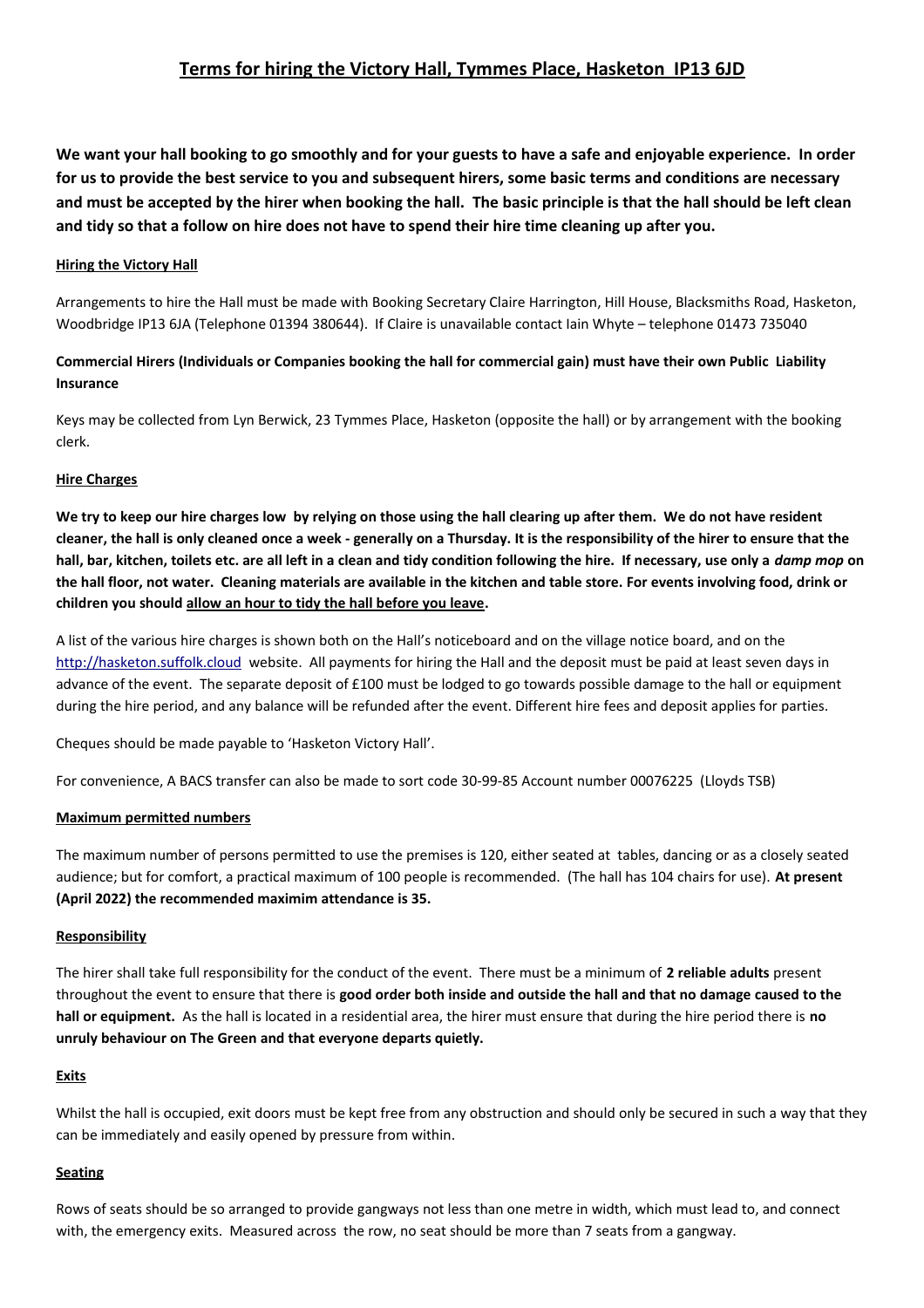#### **Car Parking**

**Tymmes Place is a narrow residential road and must be kept free for emergency vehicle access at all times. Cars must be parked on the allotted area behind the village sign and not on the road, nor on the grass, in front of the hall, nor on the tarmac path leading to the hall. Vehicles may stand on the gridded area beside the path while being unloaded or loaded for the function, and must then be moved to the car park**. Please note that the Car Park is owned by the Parish Council

#### **Smoking**

Smoking is not permitted anywhere on the premises, at any time.

#### **Fire Procedure**

Notices approved by the appropriate authority are displayed on the hall notice board. **In the event of ANY fire, no matter how small, dial 999 immediately and ask for the Fire Brigade (**or alternatively, go to one of the houses in Tymmes Place opposite the hall). **The Victory Hall is in Tymmes Place, Hasketon IP13 6JD**. Please evacuate the hall immediately and assemble in the car park by the village sign.

#### **Barbecues and Hog Roasts**

Barbecues are not permitted on the area surrounding the hall , play area or car park as these are public access areas managed by the Parish Council and are NOT covered by a Victory Hall booking. If you wish to hold a hog roast please confirm that the company providing the hog roast is fully insured against accidental damage and  $3<sup>rd</sup>$  party liabilities.

#### **Candles and Fireworks**

Please do not use candles – or any other naked lights – in the Victory Hall under any circumstances. Fireworks must not be set off anywhere in the vicinity of the hall without written permission from Hasketon Parish Council. In the first instance please contact (clerk.hasketon@gmail.com). 3<sup>rd</sup> Party liability Insurance will be required and a copy of the policy provided prior to the event.

#### **Ball Games**

Under no circumstances should ball games, or any similar activities of any description, be played inside the Hall. There is a fenced children's play area, immediately outside the Hall, which is suitable for activities of this nature.

#### **Public Bar and Music**

If you wish to have a public bar for your event, please first consult Claire Harrington (Bookings Secretary) and then apply to Suffolk Coastal District Council for a licence. Alternatively you could invite a licenced pub to run the bar for you using their licence. **The bar must close and the music/party finish by 11pm,** unless otherwise agreed beforehand.

#### **General**

Card tables, if used, must be covered with the special plastic covers provided. All kitchen equipment must be washed up and put back clean in the appropriate cupboards and drawers.

Using the trolley, all chairs must be put in stacks of five and the end of the hall where they were found, and tables returned to the store room. Please don't drag items across the floor.

Rubbish must be bagged in the kitchen bin and at the end of the event the bag should tied and placed in the GREY lid wheelie bin outside the hall. Any clean recyclable material is to be placed in the BLUE lid wheelie bin outside the hall.

All electric switched to be turned off: lights (including the toilet and outside lights), wall heaters, extractor fans and microwave. The cooker should be left on as it will not function correctly unless the time clock is set. Leave the fridge off with the door ajar.

Windows must be closed and the external doors locked. Hall keys to be returned as agreed with Claire Harrington.